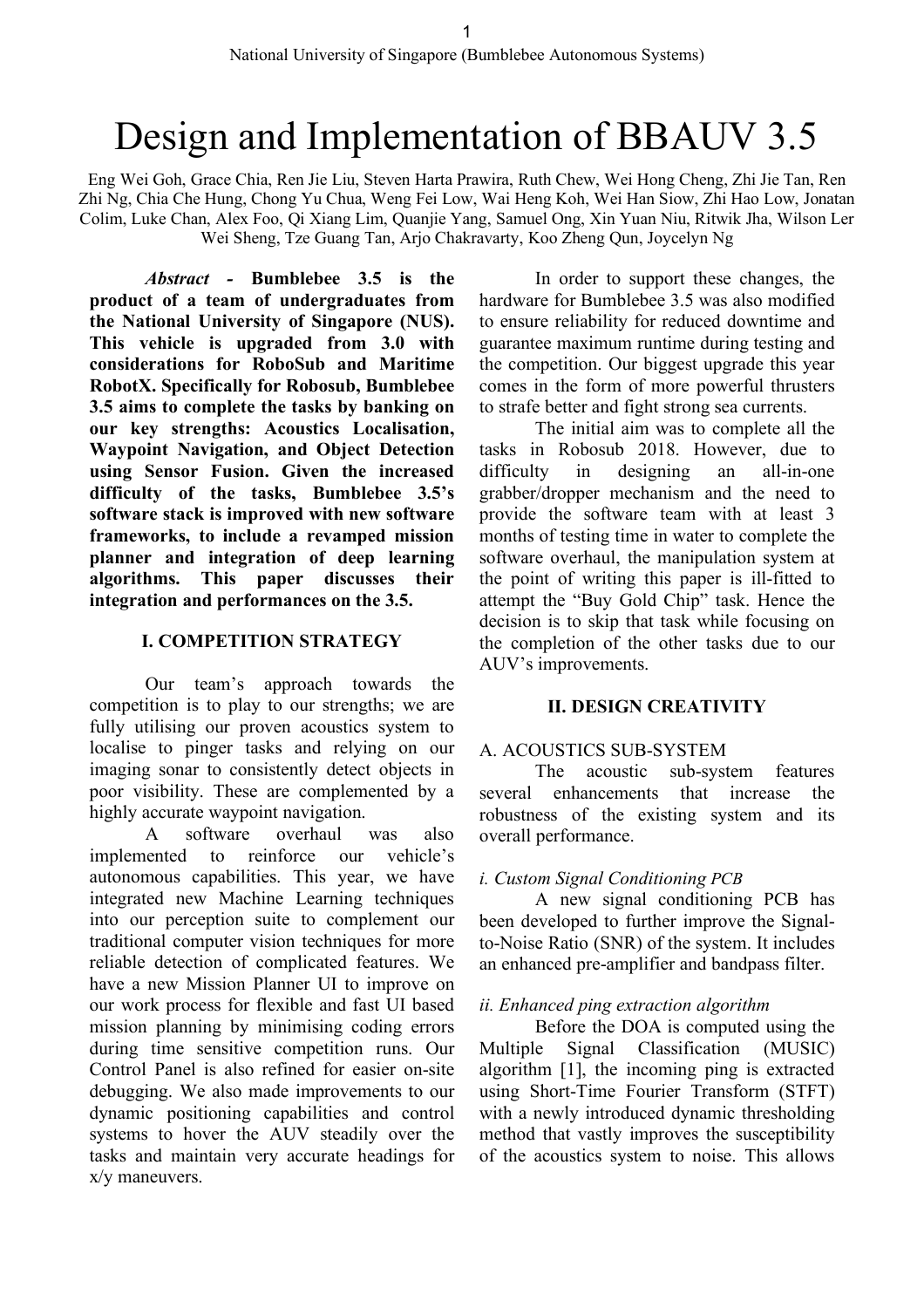the AUV to localize acoustic sources from longer distances and in noisier environments.

### B. SOFTWARE SUB-SYSTEM

The new features in the software overhaul were designed with considerations for usability and smooth integration. These changes also help our new software members adapt and learn quickly.

### *i. Software Architecture*

The software architecture was redesigned to minimize coupling, while maximizing cohesion. This enhances maintainability, extensibility and optimizes performance. In particular, the perception system is coupled to mission only via a ROS service, to request for object detections, and a ROS topic, to relay detections.



*Fig 1: Overall software architecture*

Inside vision pipeline, there are 3 main classes: Preprocessor, Detector and Tracker. The specific algorithms for various objects are abstracted, and the vision pipeline calls standard functions that are overridden by the children of the main classes. This design makes the vision pipeline very generic, allowing new object detection algorithms to be easily implemented on top of it.



### *ii. Mission Planner Structure*

The mission planner had been abstracted to reduce complexity and increase efficiency.

This also allows for the integration of a new mission UI to aid the user in planning missions. Due to the time sensitive nature of competitions, as well as in other operational situations, changing the code of the mission planner while being pressed for time has proven to be a risky maneuver as the user is prone to mistakes like syntax errors.

Integrating a new mission UI with the mission planner allows for the user to easily scan through the mission path through the graphical user interface while allowing the user to select from many predetermined missions to be run on the fly.



*Fig 3: Interactive mission planner*

It is integrated with a mapper, with important sonar features overlaid, enabling waypoints to be easily identified and set as shown in *Fig. 3*.



*Fig 4: Interactive mapper*

### *iii. Control Panel*

The AUV control panel was developed to allow ease of on-site debugging and keyboard controls of our AUV. The control panels boast several features such as: personal configurations, camera and sonar windows, vehicle status and controller and actuation controls.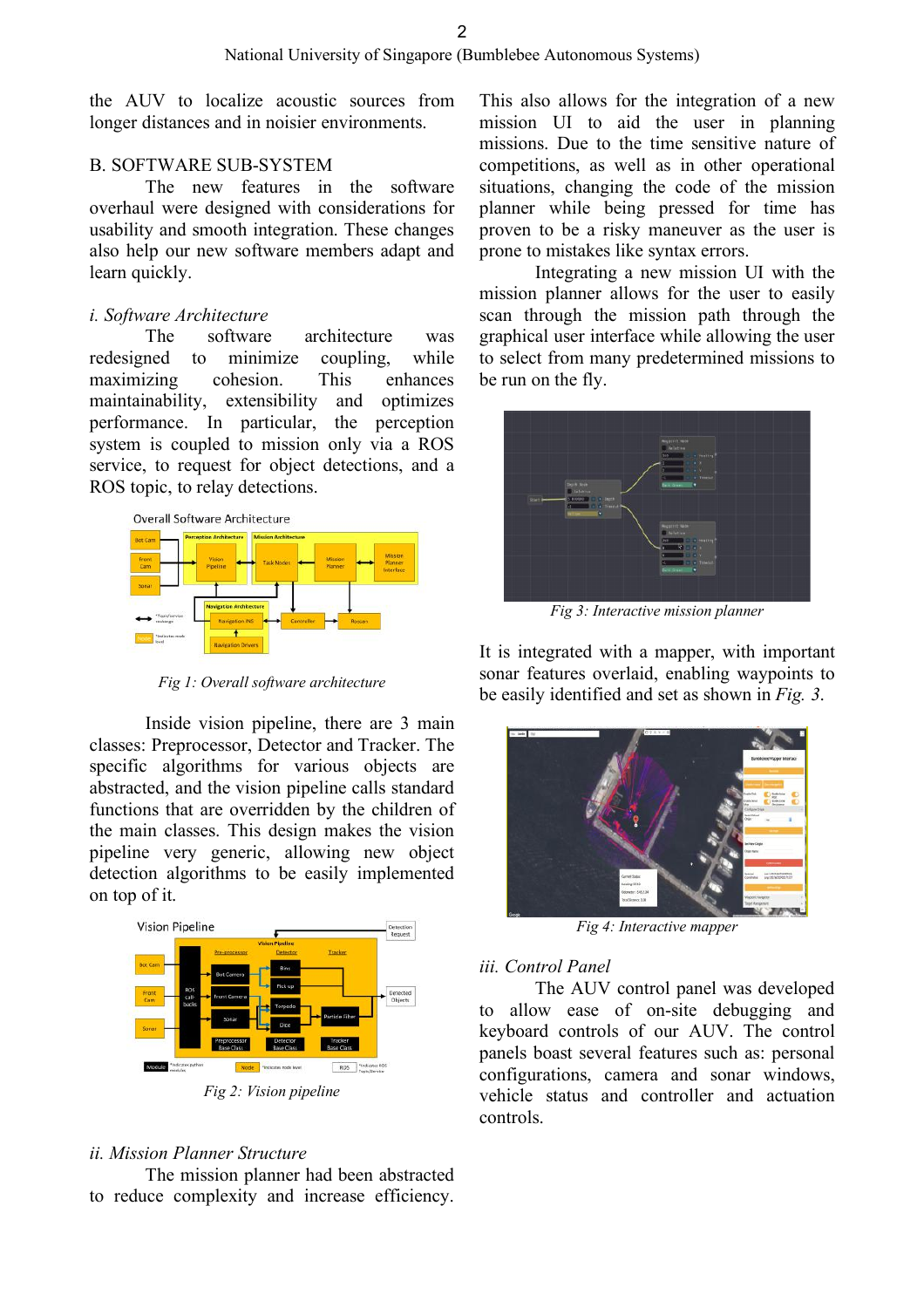#### *iv. Control System*

Six Proportional Integral Derivative (PID) control loops have been used to control the vehicle's six degrees of freedoms.

In order for the AUV to adapt to different movement speeds, adaptive PID controllers were introduced for surge and strafe control loops, allowing for the different gains to be selected according to different setpoints.

### *v. Navigation Suite*

The navigation sensor suite consists of a 9 axis Sparton IMU, a 6 axis STIM300 IMU, a DVL and a barometric pressure depth sensor. All the sensors are interfaced and integrated with the rest of the system over the ROS IPC framework. The data from each sensor is fused to obtain independent state data. Error state Kalman Filter is used to obtain much higher accuracy than each sensor can provide independently. This is notably more robust and suitable for dynamically changing states than the traditional full-state KF, which has inherent assumptions of vehicle motion behaviors in the state equation setup. Since error variables are used as the state vector, nonlinearities can be cancelled. In addition, motion assumptions are not necessary in formulating the state equations.

Utilising the filtered output from the sensor suite, the AUV is able to localise itself in the relative frame. By setting a predetermined origin, the local coordinates of the AUV are transformed into the global frame providing the AUV the ability to do waypoint navigation using geographic coordinate system.

### *vi. Perception Suite*

Robustness and accuracy are two problems commonly faced in perception. Two approaches were taken to tackle these problems.

### • *Deep learning*

Deep learning is used to detect more complex obstacles, such as dices and torpedo board. The algorithm was built upon Tensorflow Object Detection API [2] to utilise the wide variety of models implemented. Due to limited computing power and the absence of a GPU, we used the MobileNetV2 with SSDLite [3] model.

Data was collected almost daily to ensure a good mix of conditions. The data was then split into 3 groups: train, validation and test. To prevent overfitting, data obtained on the same day are placed in the same group. A total of 1,767 train images, 408 validation images, and 644 test images were collected.

 Annotation was done using BBOX-label-tool [4] and converted into a TFRecord file readable by the API. Transfer learning was applied onto the pretrained model to fine tune it. Training was stopped when the validation loss is minimized.



### • *Sensor fusion*

Even with deep learning, it is still challenging to detect various objects using camera due to poor visibility underwater. However, they can be easily detected with a sonar. The AUV is equipped with a forwardlooking sonar, which can provide range and azimuth of the objects from the vehicle, but not the depth, which is provided by the camera. To mitigate the sensors' individual shortcomings and increase the accuracy of detection, a particle filter was implemented, fusing data from the front camera and sonar. [5]

Initially, objects are first detected from the sonar, and the variance of particles in the z axis is large because of the unknown depth. These particles are then projected onto the camera, and particles which falls within a detection region have higher weights. This causes the particles to converge about the correct depth.



*Fig 6: Sensor fusion with imaging sonar*

Also, building on the navigation system, the particles are stored in world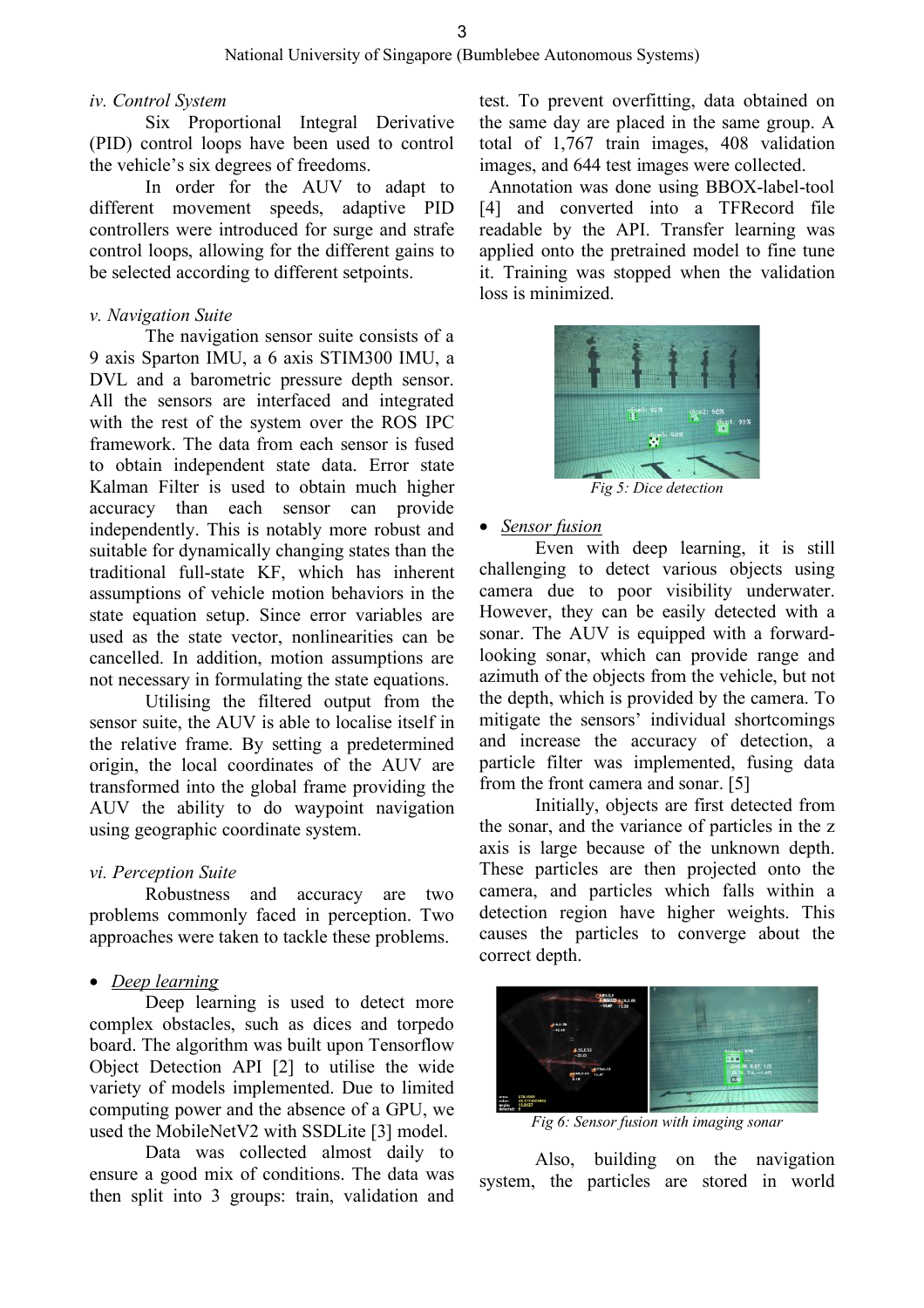coordinates so it is minimally affected by vehicle movements.

# C. ELECTRICAL SUB-SYSTEM

Our electrical architecture was updated to cater to our hardware upgrades and to improve on reliability.



*Fig 7: Hardware architecture*

Ethernet and CAN are our primary methods of communication for high and lowlevel components respectively, allowing for ease of adding new peripherals.



*Fig 8: Power architecture*

### *i. Backplane + Daughterboards*

Our electronics in the main hull still employs a backplane system, whereby it distributes power to each of our daughter boards and provides the Controller Area Network (CAN) bus that is used for low-level communication between them. In this iteration, we also integrated a new Quad-FTDI circuitry on the backplane, allowing us to reprogram firmware of multiple daughter boards with a single USB cable. This improvement allows us to easily swap out faulty daughter boards, while allowing the on-the-fly programming, increasing the reliability and usability of our system.

Our daughter boards consist of the Thruster Board, Sensors and Telemetry Board, and an all-new Power Control Board, which controls the power of all peripheral sensors while embedding various protection circuitry. This allows a faulty peripheral to be shutdown

safely, while the rest of our system is able to continue running, minimising downtime due to hardware faults.

### *ii. Propulsion System*

Our eventual aim is to deploy an AUV-ASV system in open seas for RobotX and other real-world situations, thus the propulsion system was upgraded to improve performance in higher sea states. We selected thrusters with higher thrust output and power efficiency, while maintaining the same thruster configuration as our previous vehicles, as it has proven to work well.

### *iii. Single-Board-Computer (SBC)*

In anticipation of the implementation of more computational heavy algorithms, the main SBC has been upgraded to host a new 7th generation Intel Core i7 processor. We also swapped out the unreliable USB-FTDI circuitry with RS232 for the SBC to transmit and receive data with the CAN bus.

### *iv. Camera Change*

We also migrated from firewire to Power over Ethernet (PoE) cameras, using a PoE expansion daughter board attached to the SBC. This eliminated the bulky firewire interface cards, reduced the susceptibility of the camera feeds to interference and featured more reliable auto-exposure and better image reproduction. The bottom facing camera is also fitted with a 102.8° FOV lens to capture more area of the seabed.

### *v. Power Management Board (PMB)*

The PMBs are redesigned to cater for the higher power draw of our vehicle. The PMOS that controls the main power line to the vehicle is substituted to one with a higher current rating and larger footprint to improve heat dissipation. A current monitoring IC was also used to provide more accurate current readings. The PCB was also imported into our battery pod CAD to ensure optimisation of space.

### D. MECHANICAL SUB-SYSTEM

We designed a new grabber that is lightweight and has a small form factor. The only motion required is extending the grabber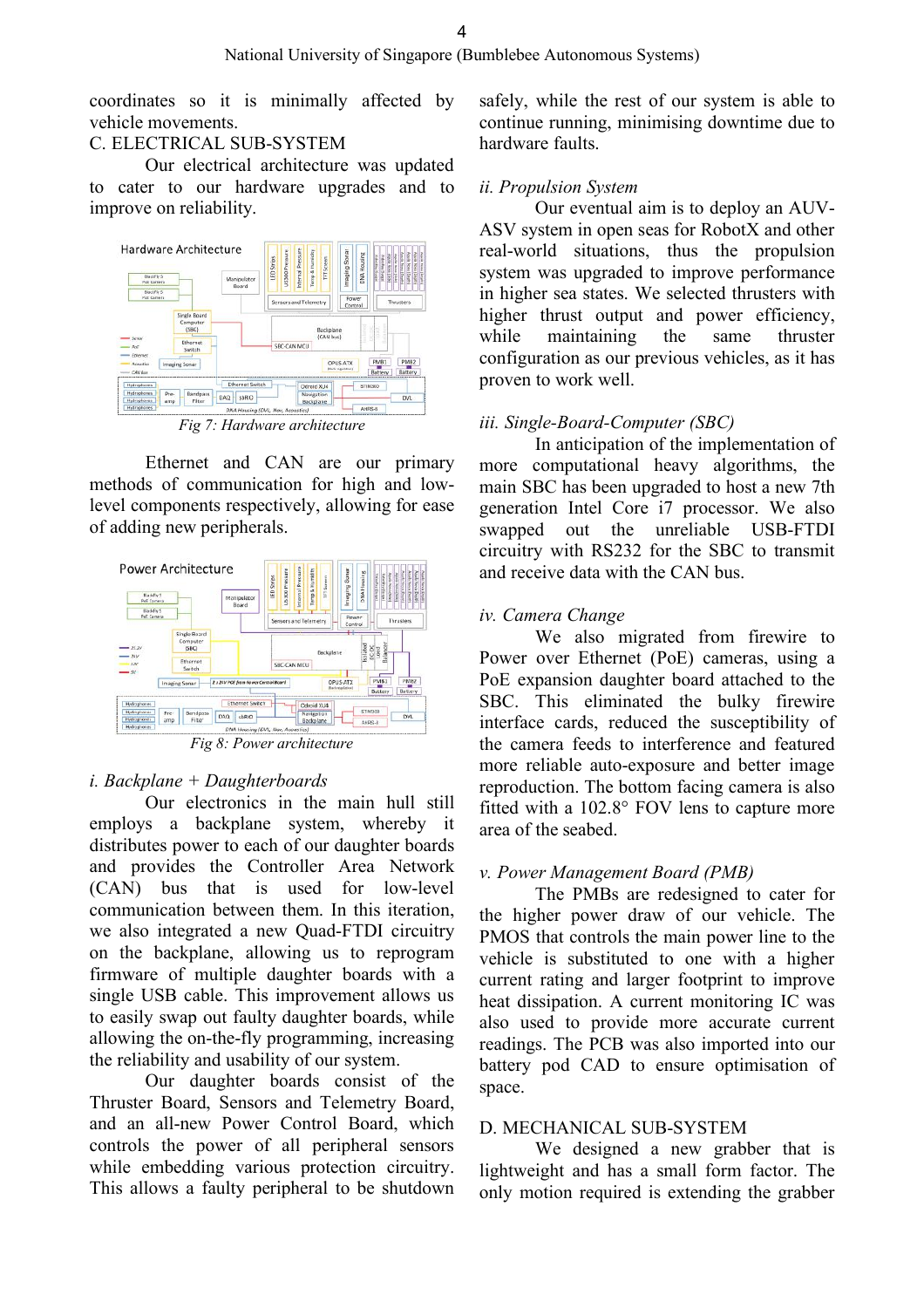downwards using a pneumatics powered linear actuator; no additional actuation is required to collect the balls. This grabber consists of a case and two cable ties. When pressed down against the balls, they slip behind the cable ties and are trapped inside the case. They are ejected when the grabber retracts. This mechanism merely requires the vehicle to perform a single downward motion, thus reducing possible errors during the process, improving the success rate of grabbing the balls.



#### **III. EXPERIMENTAL RESULTS**

#### *i. Navigation Suite*

The current navigation system was benchmarked for inertial navigation to evaluate the performance of the filter over distance. The filter's calculated positions were compared to coordinates in Google Maps and measured for the returning offset in position due to drift. As of time of writing, the system was evaluated over 176 meters and accrued a drift of 2.86m with 1.62% of the distance travelled.



*Fig 10: Navigation benchmark at Transdec*

#### *ii. Dynamic Positioning Performance results*

To ensure smoother controls, the thrusters were tested in-water with a custom thruster measurement jig to verify the thrust satisfies our requirement to do dynamic positioning (DP) against open sea currents. The maximum thrust of the surge thrusters was measured to be 8.12kgf, and the downwards and

sway thrusters at 3.5kgf, which was an increase of around 50% of thrust compared to our old Seabotix thrusters measured to be at 2.14kgf.

With the more powerful thrusters, the adaptive PID controllers implemented are able to utilise the more powerful thrusters to move faster to reach setpoints further away while maintaining a steady state error of less than 3 degree in roll, pitch and yaw.

### *iii. Deep learning performance*

The trained model is evaluated on the test set once, after it is exported for inference. The average precision for each object, as well as the mean average precision (mAP) are calculated.

|                                |  |  |  | Dicel Dice2 Dice5 Dice6 Torpedo   mAP                                                                    |       |
|--------------------------------|--|--|--|----------------------------------------------------------------------------------------------------------|-------|
|                                |  |  |  | $\begin{array}{ c c c c c c c c c c c } \hline 0.912 & 0.842 & 0.949 & 0.966 & 0.998 \hline \end{array}$ | 0.933 |
| $\mathbf{1}$ in $\mathbf{r}$ . |  |  |  |                                                                                                          |       |

*Table 1: mAP of test set*

The mAP result of 0.933 seems promising, but the downside is a slow inference speed of 3Hz and the possibility that it might be overfitted to images taking in our testing pool and it might not work as well at Transdec. More training will be done on-site.

### *iv. Robosub preparations*

During the summer break, we have pool tests every day of the week for roughly 7 hours a day on weekdays and 3 hours on the weekends. The vast majority of our electrical and hardware systems were done before the summer and we have been working on the competition tasks. Additionally, we have also conducted trials at sea on Wednesdays with our AUV in conjunction with our ASV (autonomous surface vehicle) testing.

#### **IV. ACKNOWLEDGEMENTS**

Team BumbleBee would not have been where we are today without help from various organisations and people.

We would like to express our deepest gratitude to our sponsors, including our Title Sponsor - NUS, and our Platinum Sponsors - DSO National Laboratories, ST Engineering, and MacArtney Underwater Technology.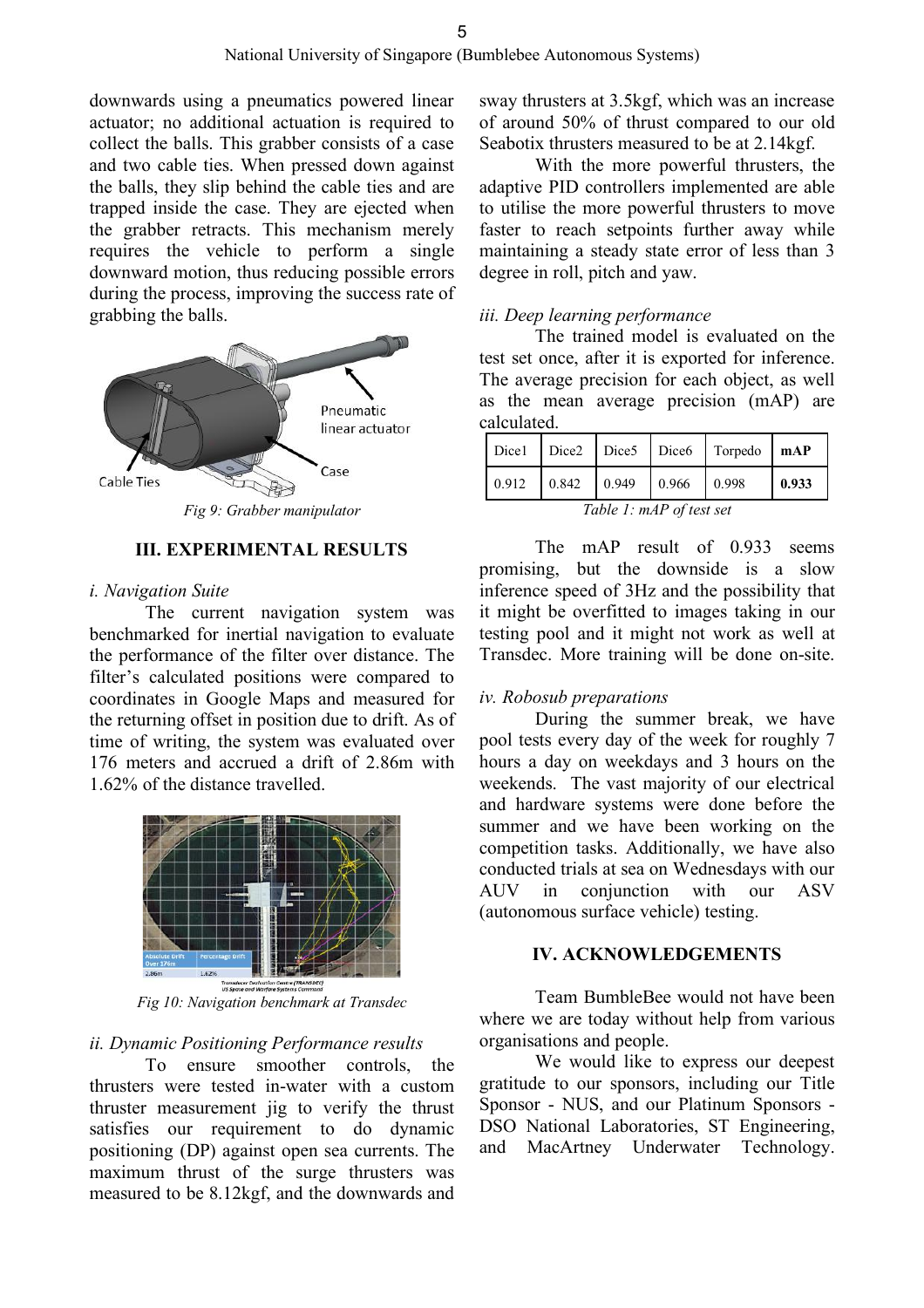# **V. REFERENCES**

[1] X. Zhang, L. Xu, L. Xu and D. Xu, "Direction of Departure (DOD) and Direction of Arrival (DOA) Estimation in MIMO Radar with Reduced-Dimension MUSIC," in *IEEE Communications Letters*, vol. 14, no. 12, pp. 1161-1163, December 2010. doi: 10.1109/LCOMM.2010.102610.101581, Available: http://ieeexplore.ieee.org/stamp/stamp.jsp?tp=&arnumber=5618528&isnumber=5654470

[2] J. Huang et al., "Speed/Accuracy Trade-Offs for Modern Convolutional Object Detectors," 2017 IEEE Conference on Computer Vision and Pattern Recognition (CVPR), Honolulu, HI, 2017, pp. 3296-3297. doi: 10.1109/CVPR.2017.351

Available:

http://ieeexplore.ieee.org/stamp/stamp.jsp?tp=&arnumber=8099834&isnumber=8099483

[3] Howard, A. G., Zhu, M., Chen, B., Kalenichenko, D., Wang, W., Weyand, T., ... & Adam, H. (2017). Mobilenets: Efficient convolutional neural networks for mobile vision applications.

[4] "puzzledqs/BBox-Label-Tool", GitHub, 2018. Available: https://github.com/puzzledqs/BBox-Label-Tool.git

[5] Y. Raaj, A. John and T. Jin, "3D Object Localization using Forward Looking Sonar (FLS) and Optical Camera via particle filter based calibration and fusion," *OCEANS 2016 MTS/IEEE Monterey*, Monterey, CA, 2016, pp. 1-10. doi: 10.1109/OCEANS.2016.7761077,

Available:

http://ieeexplore.ieee.org/stamp/stamp.jsp?tp=&arnumber=7761077&isnumber=7760990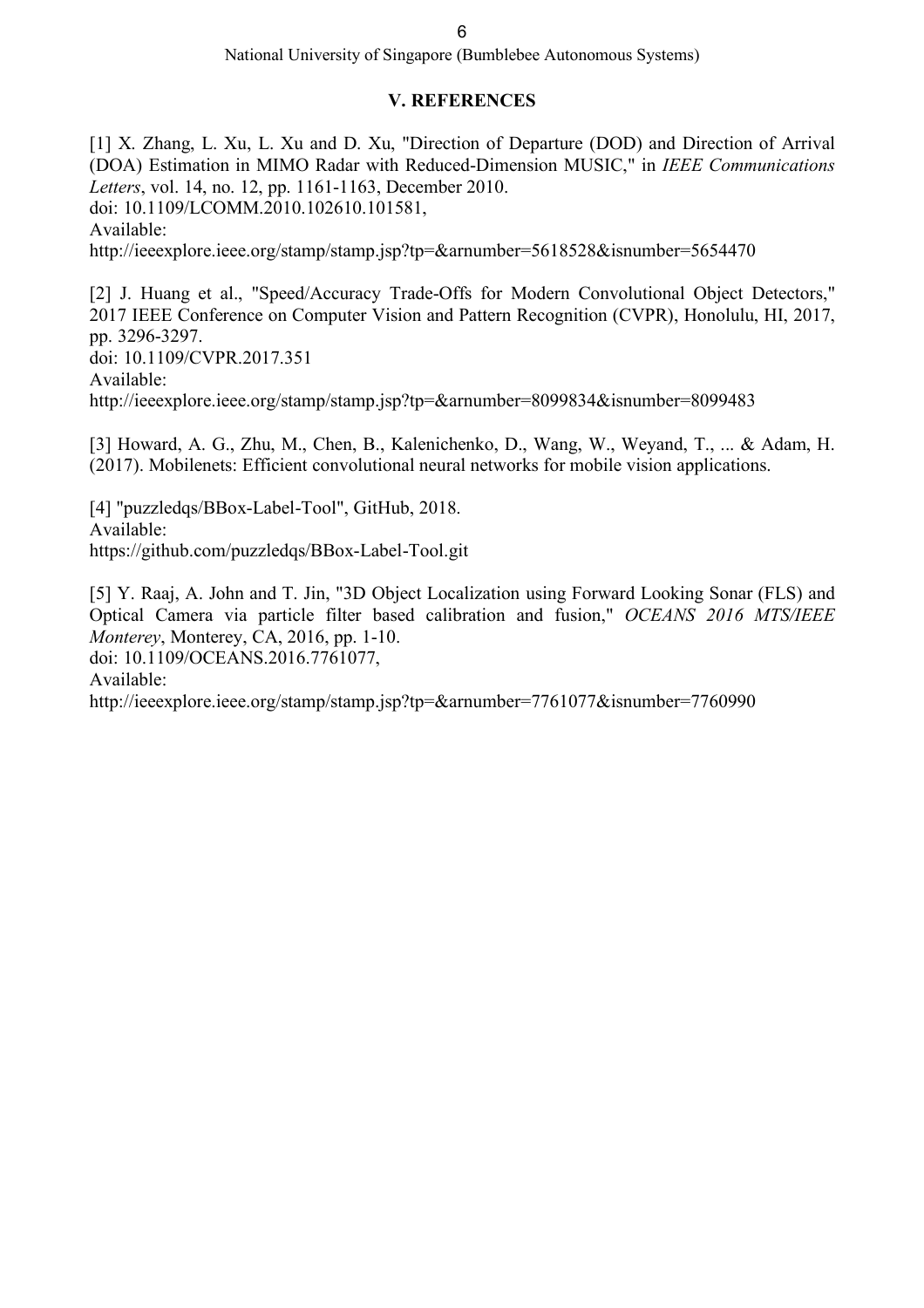|  | Appendix A: SPECIFICATION OF BUMBLEBEE AUV 3.5 |  |
|--|------------------------------------------------|--|
|  |                                                |  |

| Component                  | <b>Vendor</b>                                                    | Model/Type                                                                                | <b>Specs</b>                                                                                                                     | (ii)<br>Cost<br>new) |
|----------------------------|------------------------------------------------------------------|-------------------------------------------------------------------------------------------|----------------------------------------------------------------------------------------------------------------------------------|----------------------|
| Buoyancy control           | <b>BlueRobotics</b>                                              | Subsea<br>Buoyancy<br>Foam - R3312                                                        | Density: 12 $\frac{1}{\text{bs}}$ / 192<br>kg/m <sup>3</sup><br>Specific Gravity: 0.19<br>Tested<br>Depth<br>(uncoated): 300 ft  | USD94                |
| Frame                      | Misumi<br>Automation<br><b>Systems</b><br>Pte<br>Ltd<br>Cititech | Material:<br>Acetal<br>Copolymer,<br>Stainless Steel<br>316<br>Fabrication:<br><b>CNC</b> | Acetal<br>Density: $1.41$ g/cm <sup>3</sup><br>Strengths<br>Tensile: 9500 psi<br>Flexural: 12,000 psi<br>Compressive: 15,000 psi | <b>SGD900</b>        |
| <b>Waterproof Housings</b> | Achieve<br>Engineering<br>Feimus<br>Engineering                  | Material:<br>Black Delrin,<br>Aluminium<br>6061-T6<br>Fabrication:<br><b>CNC</b>          | <b>Black Delrin</b><br>Density: $1420 \text{ kg/m}^3$<br>Yield Stress: 72 MPa<br>Yield Strain: 22 MPa                            | <b>SGD1000</b>       |
| Waterproof connectors      | SubConn                                                          | Assorted<br>Micro<br>and<br>Profile<br>Low<br>Series                                      | Depth rating PEEK: 300<br>bar, 4,350 psi                                                                                         |                      |
| Thrusters                  | Videoray                                                         | Pro 4                                                                                     | 4.8 kgf thrust @ 12V<br>200W consumption                                                                                         |                      |
|                            | <b>ROVEEE</b>                                                    | <b>Brushless</b><br>Thruster                                                              | 3.6 kg-force thrust<br>122 watts consumption                                                                                     | <b>SGD1440</b>       |
| Motor Control              | Tekin                                                            | RX8                                                                                       | Forward/Brake/Reverse<br>Input Voltage: 6S LiPo<br>Max Current: 300A<br><b>Burst Current: 1000A</b>                              | <b>USD136</b>        |
| High Level Control         | Atmega                                                           | Embedded<br>Atmega2560<br>& Atmega 328                                                    |                                                                                                                                  |                      |
|                            | National<br>Instruments                                          | sbRIO-9606<br>Embedded<br>Device                                                          |                                                                                                                                  |                      |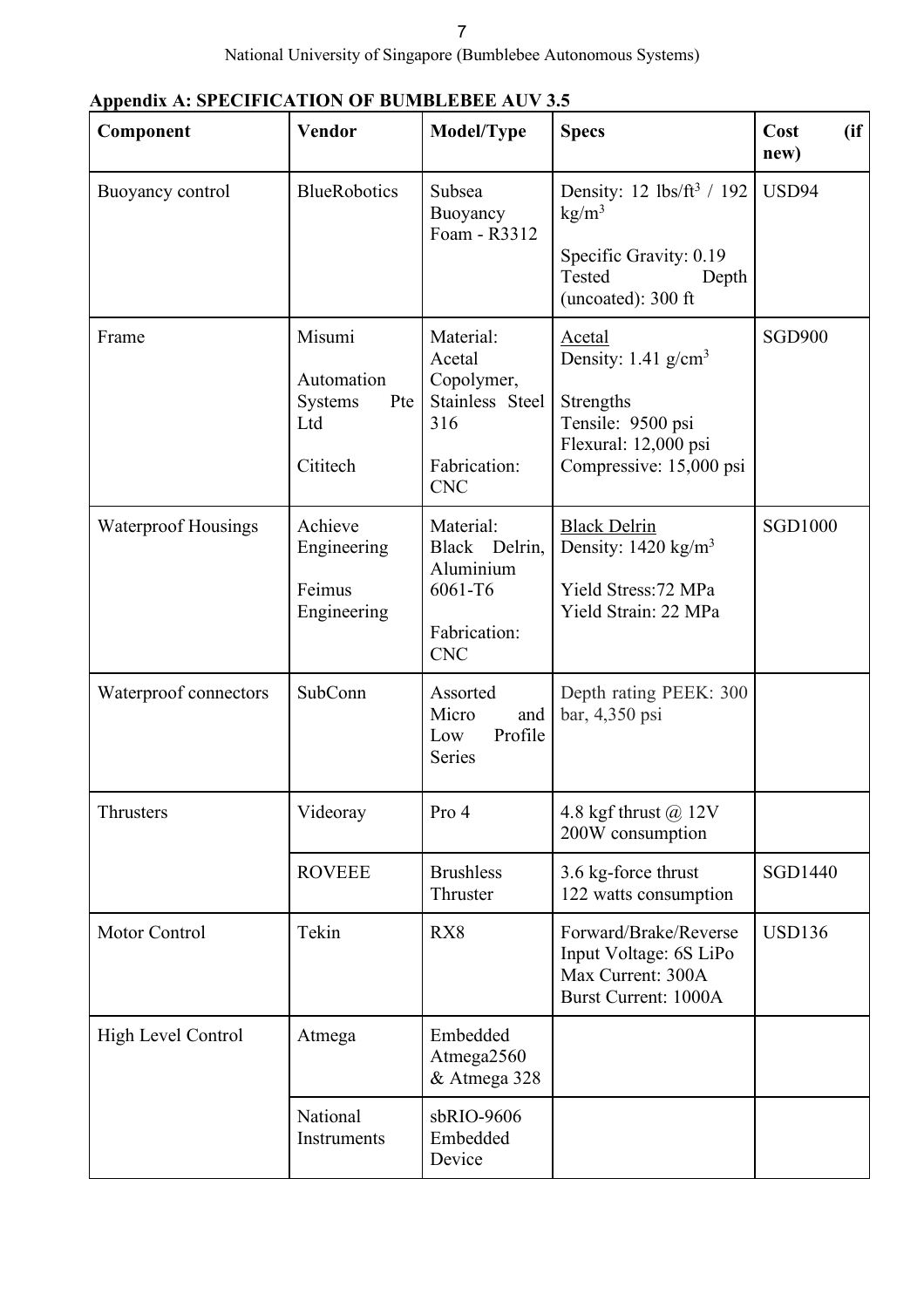National University of Singapore (Bumblebee Autonomous Systems)

|                           |                                                                                             | NI-9223<br>Analog<br>Input<br>Module                                                                                                                                                                                          |                                                                                                                                                                                      |               |
|---------------------------|---------------------------------------------------------------------------------------------|-------------------------------------------------------------------------------------------------------------------------------------------------------------------------------------------------------------------------------|--------------------------------------------------------------------------------------------------------------------------------------------------------------------------------------|---------------|
|                           | Odroid                                                                                      | $XU-4$                                                                                                                                                                                                                        | Exynos5422<br>Samsung<br>Cortex <sup>™</sup> -A15 2Ghz and<br>Cortex <sup>™</sup> -A7 Octa core<br><b>CPUs</b><br>2Gbyte LPDDR3 RAM<br>PoP stacked<br>eMMC5.0 HS400 Flash<br>Storage |               |
| Actuators                 | Festo<br>(Pneumatics)<br>Ninja<br>(Gas<br>Tank)<br>PalmersPursuit<br>(Output)<br>Regulator) | VUVG-L10-<br>P53C-T-M5-<br>1P <sub>3</sub><br>MHE2-MS1H-<br>$5/2$ -QS-4K<br>Ninja Paintball<br>Aluminum<br><b>HPA</b> Tank<br>Female<br>Stabilizer Co2<br>Air Pneumatic<br>Regulator,<br>Adjustable<br>$0-$<br>250 psi output | 5/3 Way Solenoid Valve<br>$3-8$ bar<br>5/2 Way Solenoid Valve<br>$0.9-8$ bar<br>3000 PSI<br>13 Cubic Inch<br>0-250 PSI Output                                                        |               |
| <b>Battery</b>            | Revoelectix                                                                                 | <b>XHSA10000</b>                                                                                                                                                                                                              | 6 Cell<br>10000mAh                                                                                                                                                                   |               |
| Regulator                 | <b>OPUS</b>                                                                                 | DCX1.250<br>250W<br><b>ATX</b><br><b>PSU</b>                                                                                                                                                                                  | 250W                                                                                                                                                                                 |               |
|                           | Murata                                                                                      | UWQ-12/17-<br>Q48PB-C                                                                                                                                                                                                         | 204W Isolated 24V-12V<br><b>DC-DC Converter</b>                                                                                                                                      |               |
|                           |                                                                                             | UVQ-24/4.5-<br>$D24P-C$                                                                                                                                                                                                       | 108W Isolated 24V-12V<br><b>DC-DC Converter</b>                                                                                                                                      |               |
| <b>CPU</b>                | Aaeon                                                                                       | GENE-KBU6                                                                                                                                                                                                                     | Intel Core i7-7600U<br>16GB DDR4 RAM<br>512GB mSATA Mini<br><b>SSD</b>                                                                                                               | <b>SGD818</b> |
| <b>CPU Daughter Board</b> | Aaeon                                                                                       | BIO-ST03-<br>P2U1                                                                                                                                                                                                             | Intel®<br>i210,<br>10/100/1000Base-TX x                                                                                                                                              | <b>SGD118</b> |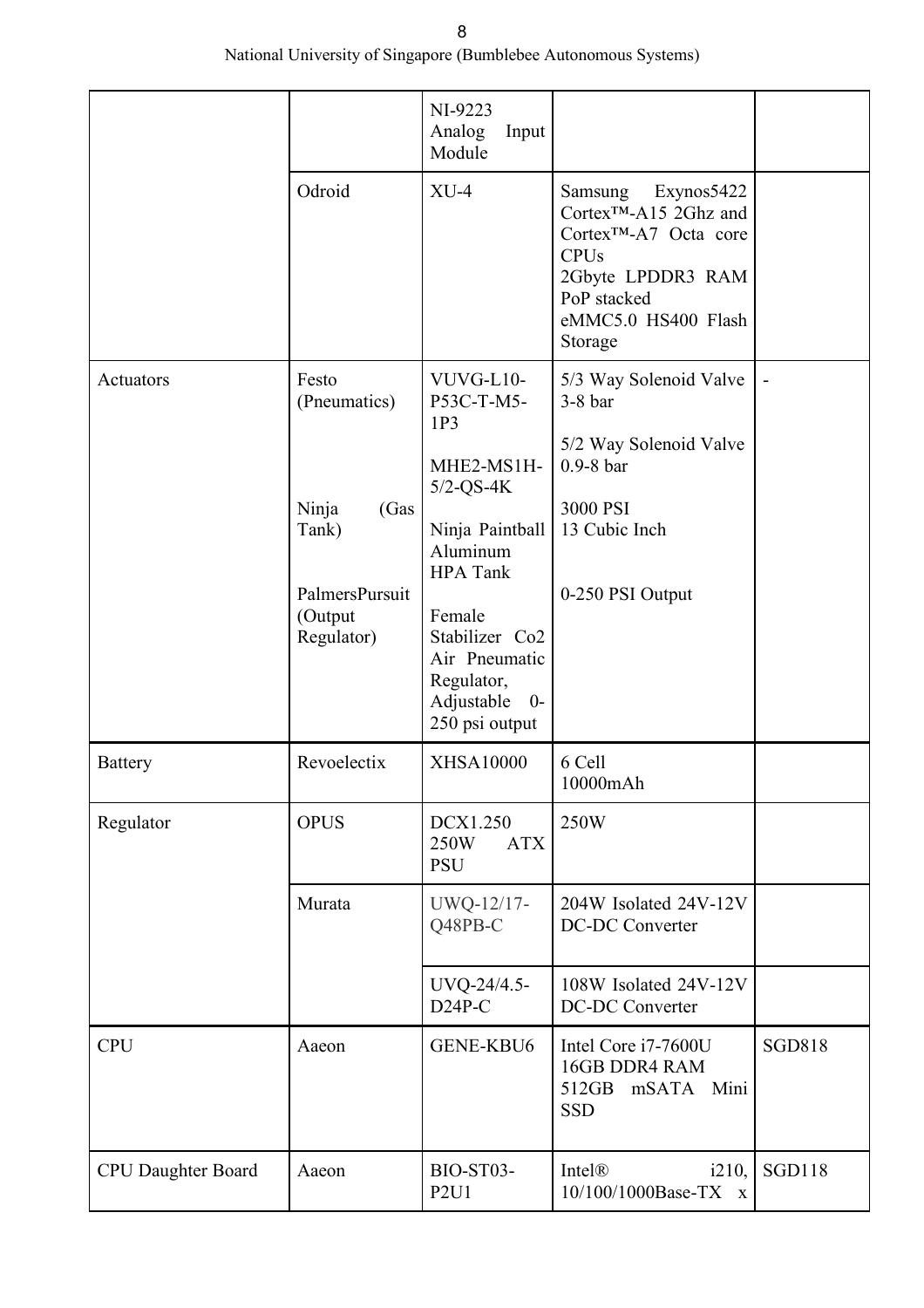National University of Singapore (Bumblebee Autonomous Systems)

|                                       |          |                            | PoE<br>$\overline{2}$<br>(Supports)<br>$802.3af$ )<br><b>USB 3.0 x 1</b>                                                                                                                                                                                                                                                                                                                                                                                                                                                                                                                                                                                                                             |  |
|---------------------------------------|----------|----------------------------|------------------------------------------------------------------------------------------------------------------------------------------------------------------------------------------------------------------------------------------------------------------------------------------------------------------------------------------------------------------------------------------------------------------------------------------------------------------------------------------------------------------------------------------------------------------------------------------------------------------------------------------------------------------------------------------------------|--|
| <b>Internal Comm Network</b>          | In-House | Controller<br>Area Network | 1000Kbps                                                                                                                                                                                                                                                                                                                                                                                                                                                                                                                                                                                                                                                                                             |  |
|                                       |          | Ethernet                   | 1000 Mbps                                                                                                                                                                                                                                                                                                                                                                                                                                                                                                                                                                                                                                                                                            |  |
| External<br>Comm<br>Interface         | In-House | Ethernet                   | 1000<br><b>Mbps</b><br>Ethernet<br>tether                                                                                                                                                                                                                                                                                                                                                                                                                                                                                                                                                                                                                                                            |  |
| Programming Language<br>1             | $C++$    |                            |                                                                                                                                                                                                                                                                                                                                                                                                                                                                                                                                                                                                                                                                                                      |  |
| Programming Language<br>2             | Python   |                            |                                                                                                                                                                                                                                                                                                                                                                                                                                                                                                                                                                                                                                                                                                      |  |
| Inertial<br>Measurement<br>Unit (IMU) | Sparton  | AHRS-8                     | Dynamic<br>Heading<br>$1.0^{\circ}$ RMS<br>Accuracy<br><b>Static Heading Accuracy</b><br>$0.2^\circ$<br><b>RMS</b><br>Heading<br>Repeatability<br>$0.1^\circ$<br><b>RMS</b><br>Pitch/Roll<br>Dynamic<br>$1.0^\circ$ RMS<br>Accuracy<br>Pitch/Roll<br>Static<br><b>RMS</b><br>$0.2^\circ$<br>Accuracy<br>Pitch/Roll Repeatability<br>$0.1^\circ$<br><b>RMS</b><br>Pitch/Roll Range $\pm 90^\circ$ ,<br>$\pm 180^\circ$<br>Accelerometer Range<br>$\pm$ 4g or $\pm$ 8g ( $\pm$ 1g)<br>Gyro Dynamic Range<br>$\pm$ 480 $\degree$ /sec ( $\pm$ 300 $\degree$ /sec)2<br>Magnetic Range<br>$\pm 1.2$<br>Gauss<br>$(\pm 900)$<br>MGauss)2<br>Maximum<br>Magnetic<br>Inclination (Dip)<br>$\pm$ $80^{\circ}$ |  |
|                                       | Sensonor | <b>STIM300</b>             | $0.3 \degree/h$<br>bias<br>gyro<br>instability<br>$\degree/\sqrt{h}$<br>0.15<br>angular<br>random walk<br>$\pm 400$ °/s angular rate<br>input range<br>10 $\degree$ /h gyro bias error<br>temperature<br>over<br>0.05<br>gradients<br>mg                                                                                                                                                                                                                                                                                                                                                                                                                                                             |  |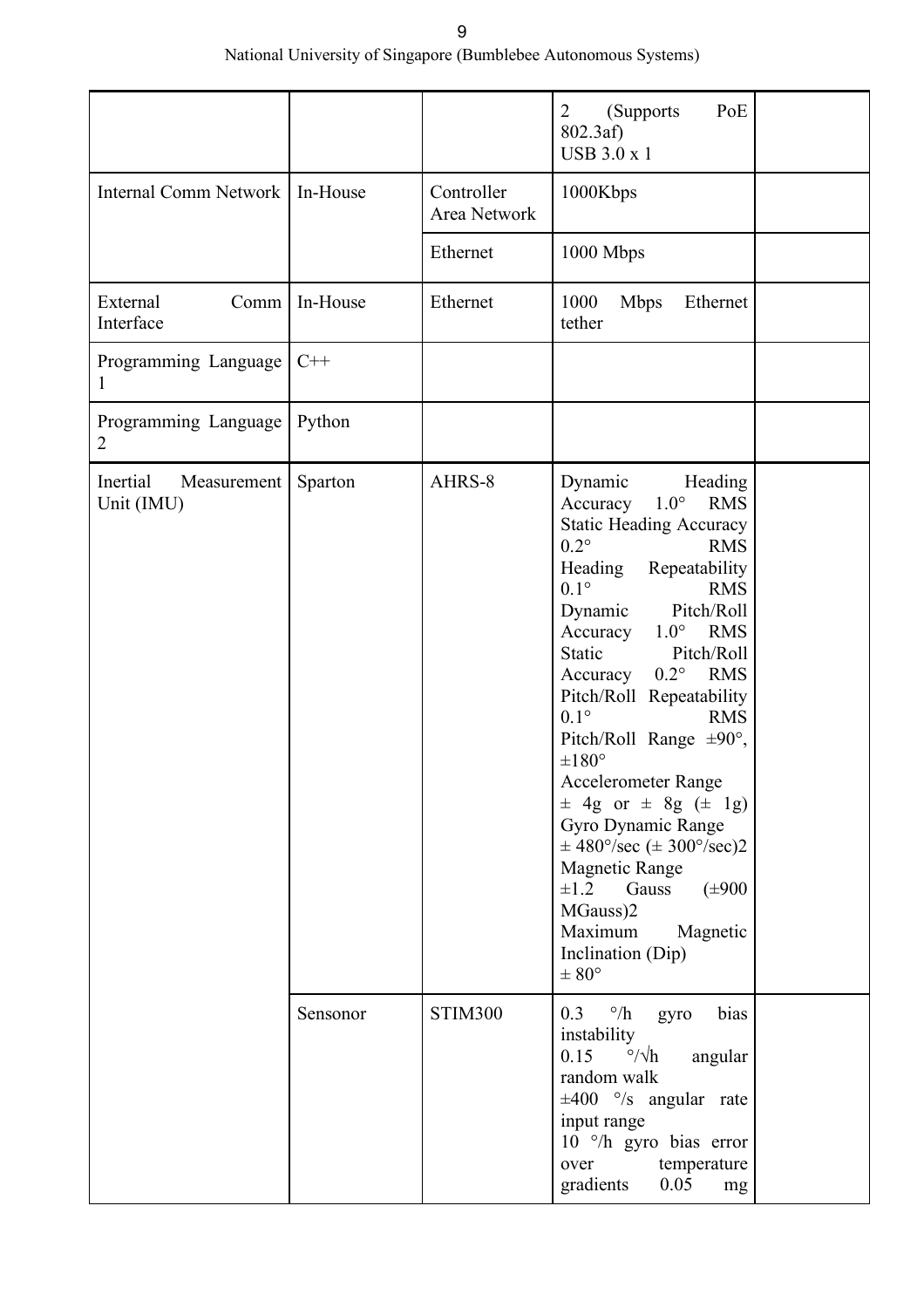|                                   |                         |                     | accelerometer<br>bias<br>instability<br>$\pm 10$ g acceleration input<br>range<br>inclinometers<br>3<br>for<br>accurate levelling                                                                                                                                                                                                                                                                                                                                                                                             |                 |
|-----------------------------------|-------------------------|---------------------|-------------------------------------------------------------------------------------------------------------------------------------------------------------------------------------------------------------------------------------------------------------------------------------------------------------------------------------------------------------------------------------------------------------------------------------------------------------------------------------------------------------------------------|-----------------|
| Doppler Velocity Log<br>(DVL)     | Teledyne<br>Marine      | Pathfinder          | 600kHz Phased Array<br><b>DVL</b><br>Maximum Altitude 89 m<br>Minimum Altitude 0.2<br>m $(<20$ cm<br>altitude<br>mode available)<br>Velocity Range $\pm 9$ m/s<br>Long Term Accuracy<br>$\pm 0.2\% \pm 0.2$ cm/s<br>Long Term Accuracy<br>$\pm 1.15\%$<br>$\pm 0.2$<br>cm/s<br>Precision @ 1 m/s $\pm 0.5$<br>cm/s $(a)$ $\frac{1}{2}$ alt.<br>Precision @ 3 m/s $\pm 1.5$<br>cm/s $\omega$ ½ alt.<br>Precision @ 5 m/s $\pm 2.3$<br>cm/s $(a)$ $\frac{1}{2}$ alt.<br>Resolution 0.01<br>mm/s<br>$(0.1 \text{ cm/s}$ default) | <b>USD15000</b> |
| Camera(s)                         | <b>FLIR</b>             | BFS-PGE-<br>31S4C-C | 2448 x 2048 at 22 FPS<br>Sony IMX264 CMOS<br>Global shutter<br>Color<br>C-mount                                                                                                                                                                                                                                                                                                                                                                                                                                               | <b>SGD850</b>   |
| Embedded<br>Acoustics<br>Platform | National<br>Instruments | sbRIO-9606          | Processor:<br>400 MHz PowerPC<br>FPGA:<br>Xilinx Spartan-6 LX45<br><b>DRAM: 256 MB</b><br>Storage: 512 MB                                                                                                                                                                                                                                                                                                                                                                                                                     |                 |
| Acoustics Voltage Input<br>Module | National<br>Instruments | NI-9223             | Voltage Range: $\pm 10$ V<br>Sampling Rate: 1 MS/s<br>Channels: 4<br>Resolution: 16-bit                                                                                                                                                                                                                                                                                                                                                                                                                                       |                 |
| Hydrophones                       | Teledyne<br>Reson       | TC4013              | Usable Frequency range:<br>1Hz to 170kHz<br>Receiving Sensitivity: -<br>211dB $\pm 3$ dB re 1V/µPa<br>Transmitting Sensitivity:<br>130dB $\pm 3$ dB re 1µPa/V<br>at 1m at 100kHz                                                                                                                                                                                                                                                                                                                                              |                 |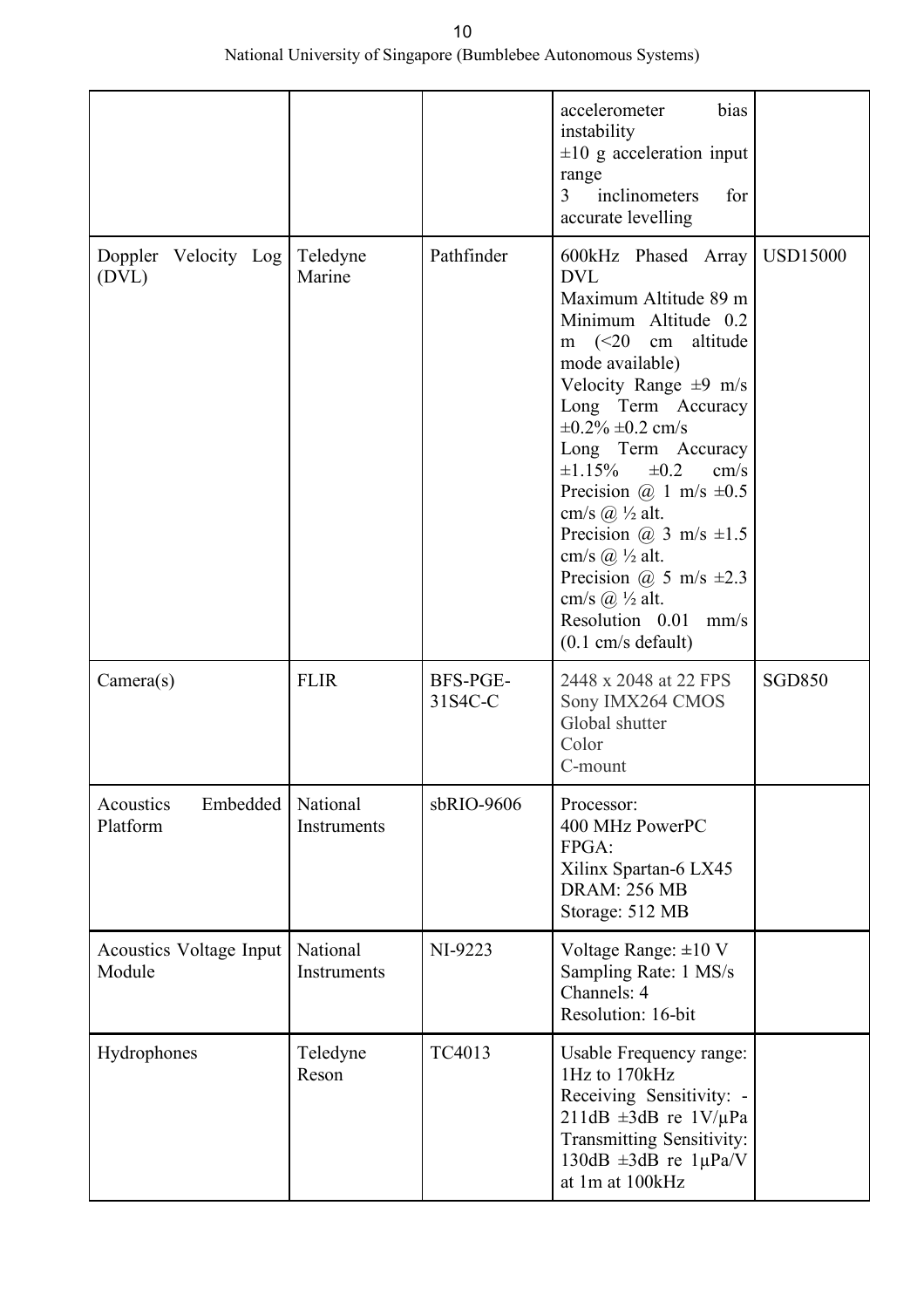|                                        |                      |      | Horizontal<br>Directivity<br>Pattern: Omnidirectional<br>$\pm 2dB$ at 100kHz<br>Vertical<br>Directivity<br>Pattern: $270^{\circ}$ $\pm 3dB$ at<br>100kHz                                                                                                                             |  |
|----------------------------------------|----------------------|------|--------------------------------------------------------------------------------------------------------------------------------------------------------------------------------------------------------------------------------------------------------------------------------------|--|
| Sonar                                  | Teledyne<br>Blueview | M900 | Field-of View 90°<br>Max Range 100 m<br>Optimum Range 2-60 m<br>Beam Width 1 x 20°<br>Beam Spacing 0.18°<br>No. of Beams (90, 130)<br><b>FOV) 512</b><br>Range Resolution 1.3<br>cm<br>Update<br>Rate<br>within<br>Optimum Range Up to<br>25 Hz<br>Operating<br>Frequency<br>900k Hz |  |
| Manipulator                            | In-House             |      |                                                                                                                                                                                                                                                                                      |  |
| Algorithm: Vision                      |                      |      | Thresholding<br>Particle filter<br>Machine learning                                                                                                                                                                                                                                  |  |
| Algorithm: Acoustics                   |                      |      | Multiple<br>Signal<br>Classification (MUSIC)<br>Localization with Short-<br>Time Fourier Transform<br>(STFT) based<br>Ping Extraction                                                                                                                                                |  |
| Algorithm: Localisation<br>and Mapping |                      |      | <b>State</b><br>Kalman<br>Error<br>Filter                                                                                                                                                                                                                                            |  |
| Algorithm: Autonomy                    |                      |      | <b>ROS SMACH</b>                                                                                                                                                                                                                                                                     |  |
| Open source Software                   |                      |      | OpenCV,<br>ROS,<br>Tensorflow<br>Object<br>Detection API                                                                                                                                                                                                                             |  |
| Team size                              | 29                   |      |                                                                                                                                                                                                                                                                                      |  |
| HW/ SW expert ratio                    | 7:3                  |      |                                                                                                                                                                                                                                                                                      |  |
| Testing time: simulation               |                      |      | 2 hours a day                                                                                                                                                                                                                                                                        |  |
| Testing time: in-water                 |                      |      | 328 hours                                                                                                                                                                                                                                                                            |  |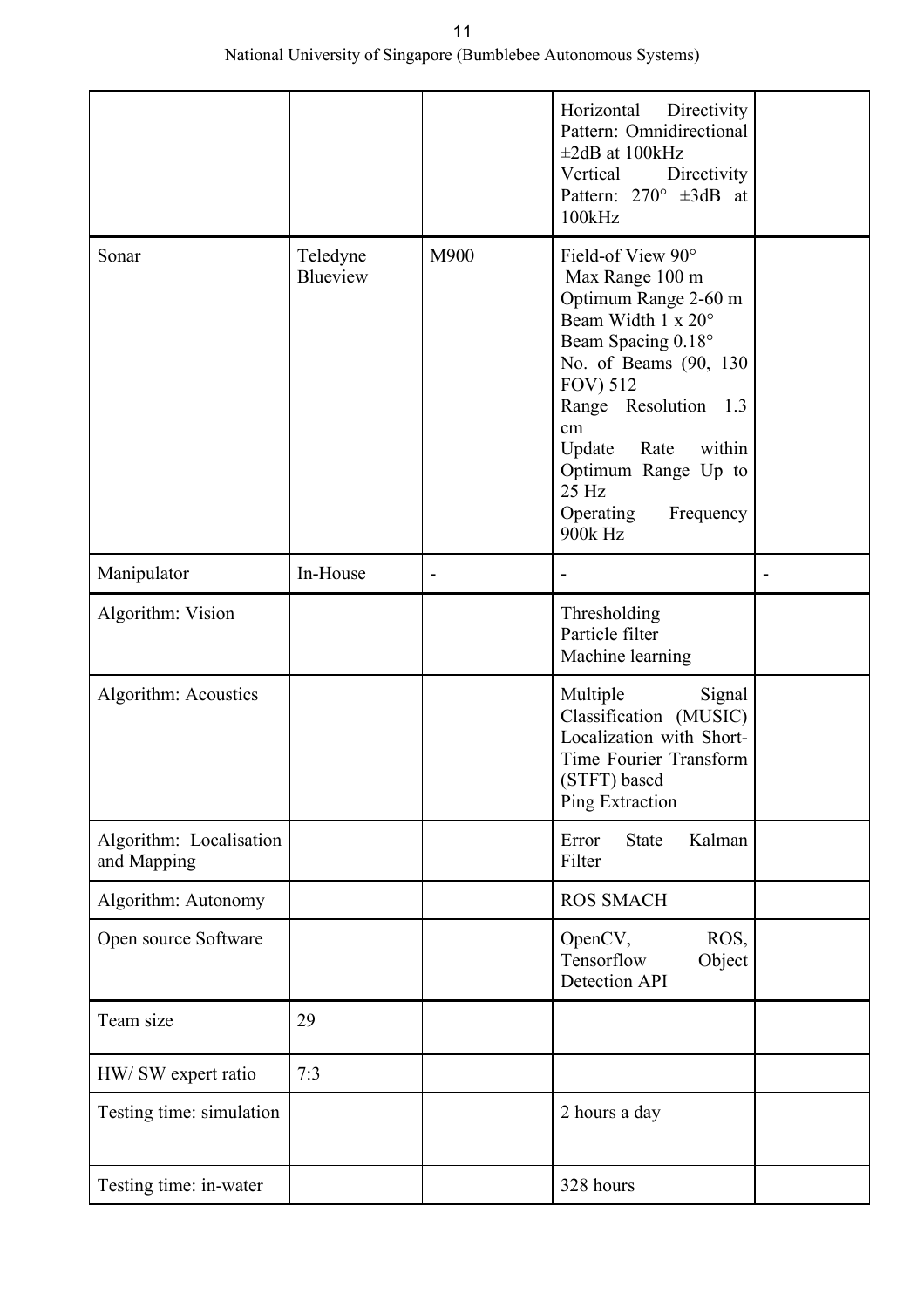# **Appendix B:**

Team Bumblebee strongly believes in public outreach and we try our best to engage people from different communities. Through exhibitions and lab tours, we explain and showcase our technology, so that more people can better understand our vision.

# A. PUBLIC SHOWCASE

During the past year, we participated in Singapore Week of Innovation and Technology (SWITCH) in 2017 and Innovfest Unbound in 2018, which aim to showcase the latest development in technologies and innovations to the public. Through this, we are share with members of public more about autonomous systems.



*Fig 11: SWITCH event*

We also participated in the Singapore Civil Defence Force (SCDF) Workplan Seminar 2018, where we gained the opportunity to share about the potential of using underwater robotics in their search operations.



*Fig 12: SCDF Workplan seminar*

We also participated in different University showcases, which we exhibited our AUV to students from all Junior College students, freshmen, senior year students as well as industrial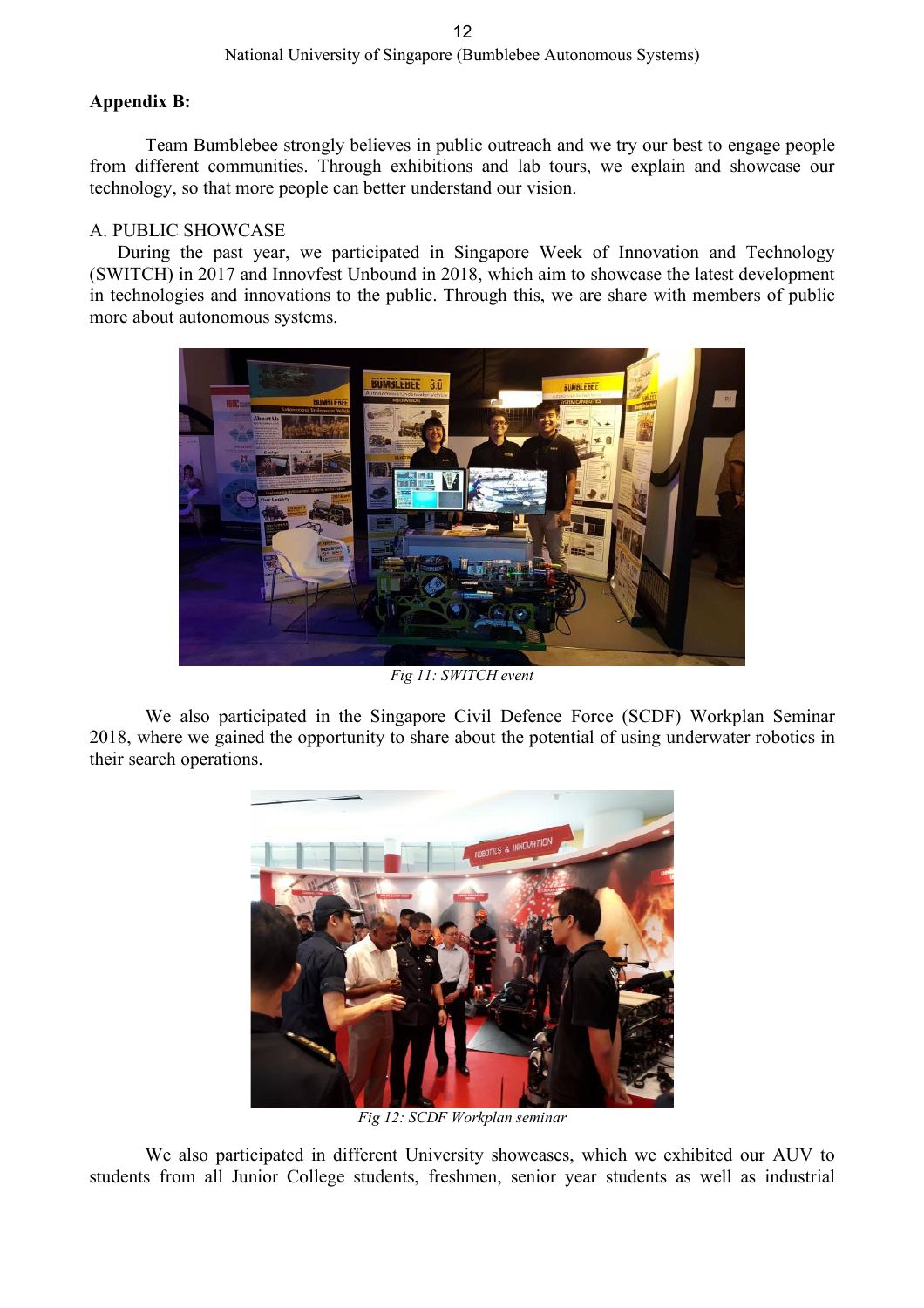partners to increase the awareness of the potential of our autonomous systems especially considering the fact that Singapore is an island being surrounded by water.



*Fig 13: Junior college showcase*

### B. LAB TOUR AND SHARING SESSION

Team Bumblebee was one of the projects being featured for the Innovation Mission Robotics to Singapore which consists of delegates from the Dutch Embassy as well as representatives from various Dutch robotics companies.

We also hosted City University Underwater Robotics, one of the oldest underwater robotics team in Hong Kong, to visit us during their visit to Singapore, where we exchanged and gained from each other's experiences.



*Fig 14: City University Underwater Robotics visit*

We also welcome any teams that happen to be in Singapore for a visit of our lab! You are able to arrange for a session at bumblebeeauv@gmail.com.

In addition to hosting lab tours, we have organised an industrial tour to Fugro Subsea Technologies. We were given a tour around their hangar of their fleet of ROVs and AUVs, where team members gained a first-hand exposure to the practices and techniques adopted by industries. We also took part in design review session with them, gaining valuable insights to approach the design of our autonomous systems.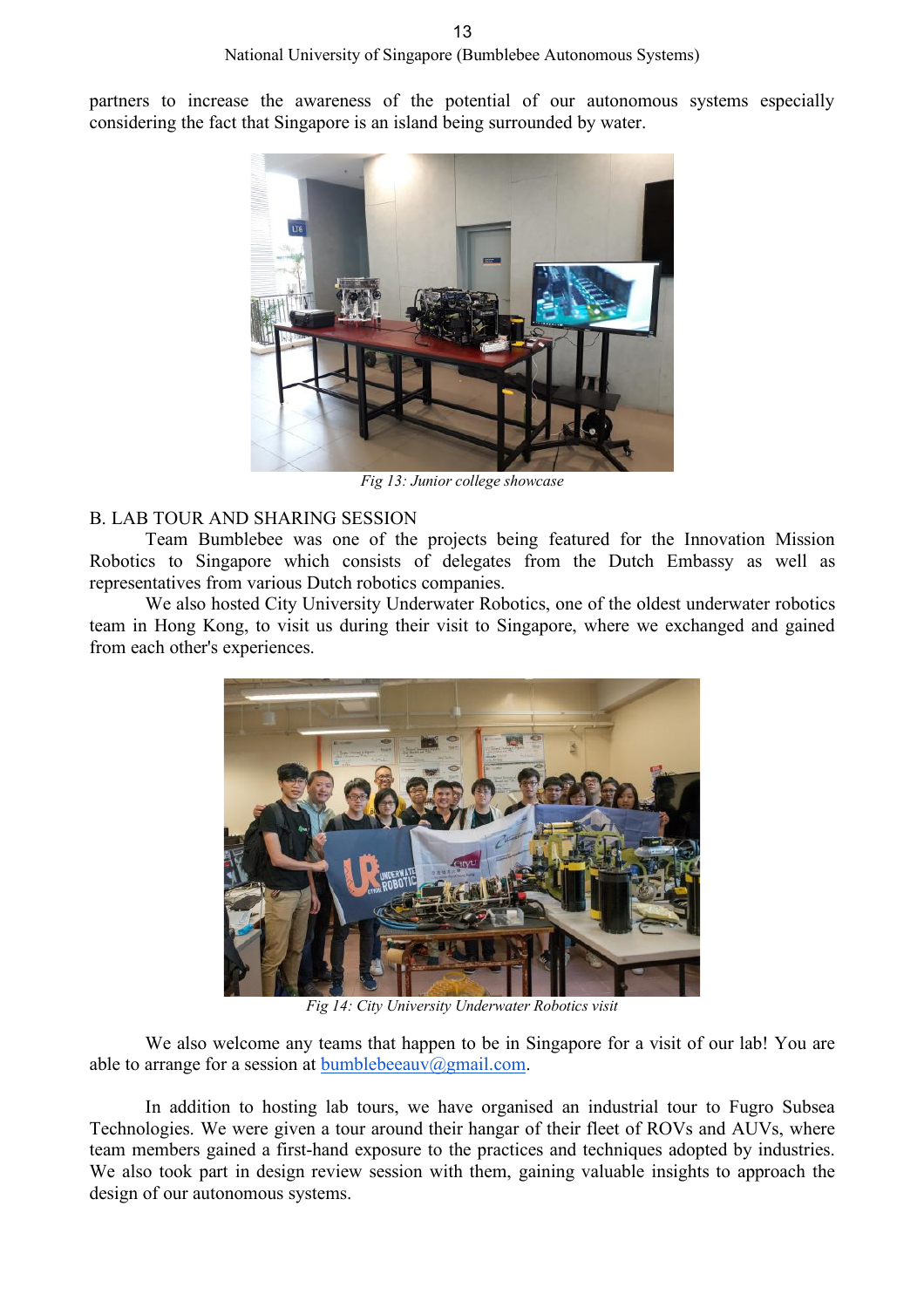

*Fig 15: Fugro subsea technologies visit*

# C. HORNET

Since its inception 2 years ago, the Hornet Training Program has evolved to a staple element of our training of newer members. Through this program, we provide new members a platform to build an AUV to compete in the Singapore AUV Challenge. The main aim of this programme is the challenge the team to explore and implement bold designs instead of trying to replicate what others have achieved successfully.



*Fig 16: Hornet team 2017*